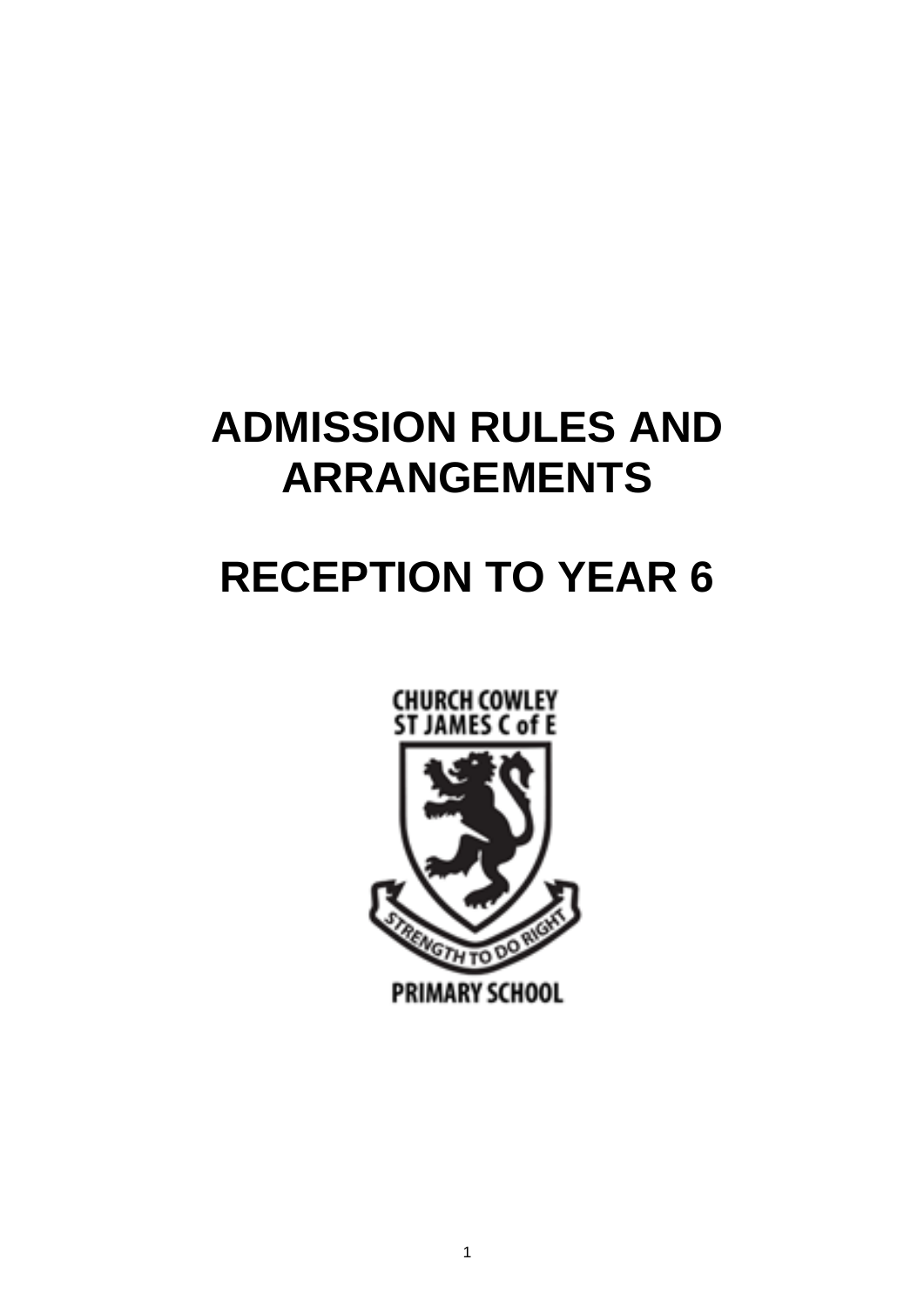### **Introduction**

This admissions policy meets all lawful requirements including those set out in the following Acts, Codes, policies and relevant case law:

- [Children Act 1989](http://www.legislation.gov.uk/ukpga/1989/41/contents)
- [School Standards & Framework Act 1998](http://www.legislation.gov.uk/ukpga/1998/31/contents)
- [Education Act 2002](http://www.legislation.gov.uk/ukpga/2002/32/contents)
- [Equality Act 2010](http://www.legislation.gov.uk/ukpga/2010/15/contents)
- [School Admissions Code 2014](http://www.gov.uk/government/publications/school-admissions-code--2)
- [Oxfordshire County Council's Co](http://www.oxfordshire.gov.uk/admissionrules)-ordinated Admissions Scheme

School Admissions Appeals will be conducted under arrangements set out in

- [School Standards & Framework Act 1998](http://www.legislation.gov.uk/ukpga/1998/31/contents)
- [School Admissions Appeals Code 2012](http://www.gov.uk/government/publications/school-admissions-appeals-code)

#### **Admission Number**

The admission number for entry to Reception year group each academic year will be 60.

#### **Coordination of admissions for the normal admissions round (Entry to Reception year group each September)**

Church Cowley St James Church of England Primary School is part of the coordinated admission process for Oxfordshire for children starting school for the first time in the Reception year group each year.

Children can start school for the first time in the Reception year group in the academic year after their  $4<sup>th</sup>$  birthday and must start school in the term after their  $5<sup>th</sup>$  birthday. Applications must be made by 15 January of the academic year in which their  $4<sup>th</sup>$  birthday falls. Applications made after this date will be considered to have been made late. Applications can be made online by using the link on Oxfordshire County Council's website [www.oxfordshire.gov.uk/primaryadmissions](http://www.oxfordshire.gov.uk/primaryadmissions) or on paper.

Online applicants will receive an email on 16 April of the academic year in which the application was made (or next working day). If the first preference was offered and the Council determines that the child will not be eligible for free home to school travel assistance, this will be the only notification sent. For other online applications (those not offered their first preference school or those where the Council determines the child will be eligible for free home to school travel assistance) and those who applied on paper by 15 January, notification will be sent by second-class post on 16 April of the academic year in which the application was made (or next working day).

Applications received after 15 January but by the closing date for late applications published in Oxfordshire County Council's co-ordinated admissions scheme will be treated as late applications. Notifications for late applications will be sent by second-class post on the date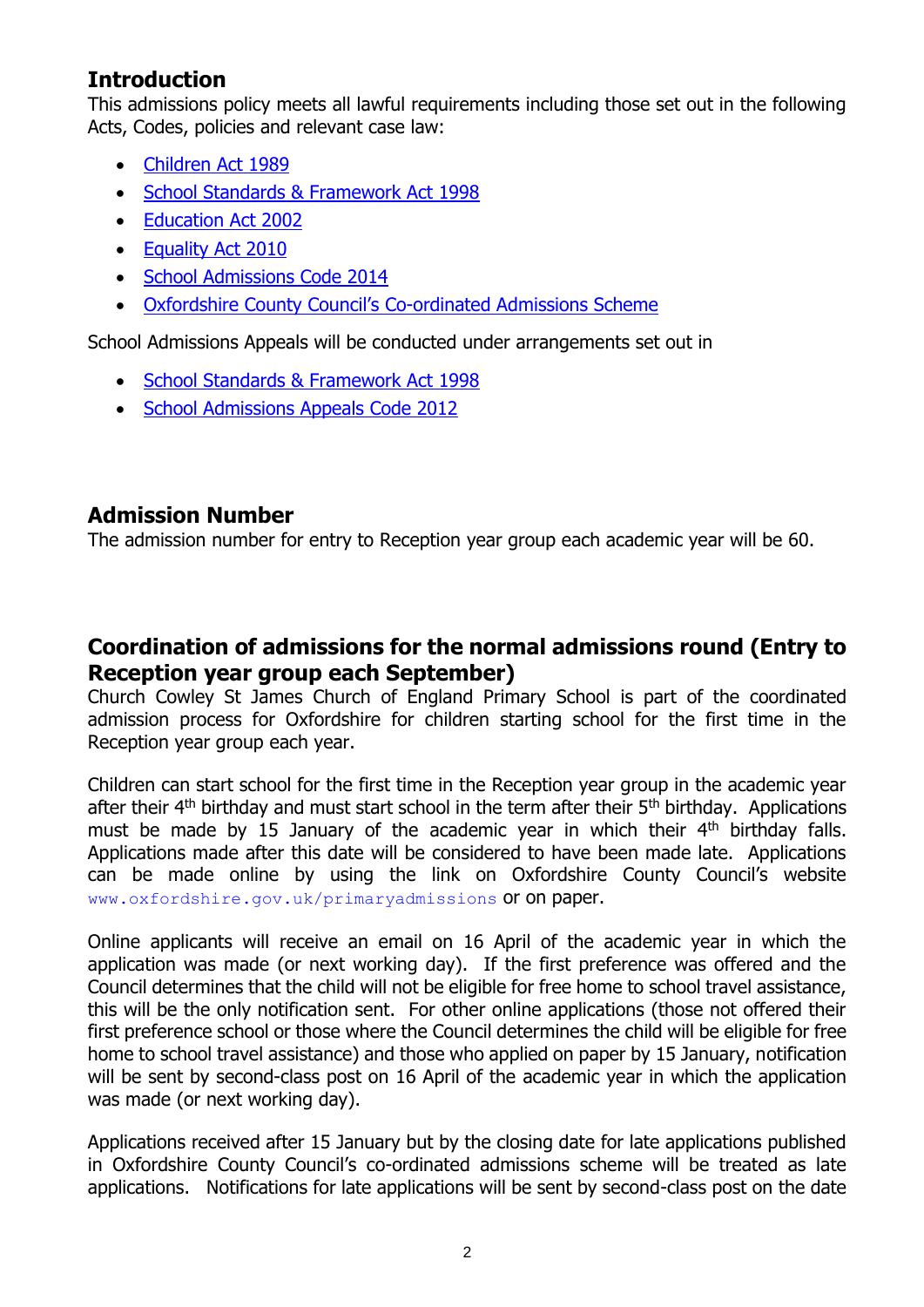published in Oxfordshire County Council's co-ordinated admissions scheme (mid-June of the application year).

Late applications or changes of preference received after the late closing date for applications published in Oxfordshire County Council's co-ordinated admissions scheme will not be processed until after the response date for late applications (late-June of the application year).

[The full scheme is published on Oxfordshire County Council's public website.](http://www.oxfordshire.gov.uk/admissionrules)

#### **In-Year Admissions (Reception year group to Year 6)**

Church Cowley St James Church of England Primary School is part of the coordinated in-year admissions process for Oxfordshire.

Applications for entry to other year groups at the school (Reception year group to Year 6) to start during the academic year, can be made at any time. Applications for entry to other year groups each September can be made no earlier than the first day of the second-half of the Summer Term (June each year).

Applications can be made via Oxfordshire County Council's website: www.oxfordshire.gov.uk/schooltransfer

5pm on each Thursday during term-time will be treated as a closing date for applications for that week, although a different time-scale may operate during the late summer term.

Applications received by each "closing date" will be considered during the following 10 school days. In most cases the admissions authority would aim to respond to applications by the Thursday, 10 school days after the "closing date".

The last date for which an application can be accepted for immediate entry during each academic year will be the last Thursday in June of that academic year.

It is possible to apply in advance of an intended start date. However, in-year applications can be made no more than six weeks before the requested entry date if this is not the beginning of a school term or half-term or from the beginning of the half-term prior to the requested start date (at the earliest).

Usually, places will be offered if there are places available in the year group (the number of children in the year group is less than the published Admission Number for the school). Where the Admission Number has changed since that particular year group joined the school, the previous Admission Number may be used. Sometimes, it will not be possible to offer places even though there are less children in the year group than the Admission Number because the school has had to organise in such a way that the admission of a further pupil would cause prejudice to the efficient education of the children already there.

If a place is available in the appropriate year group and there are less applications for places than places available, all applicants will be offered a place regardless of home address and distance from home to school.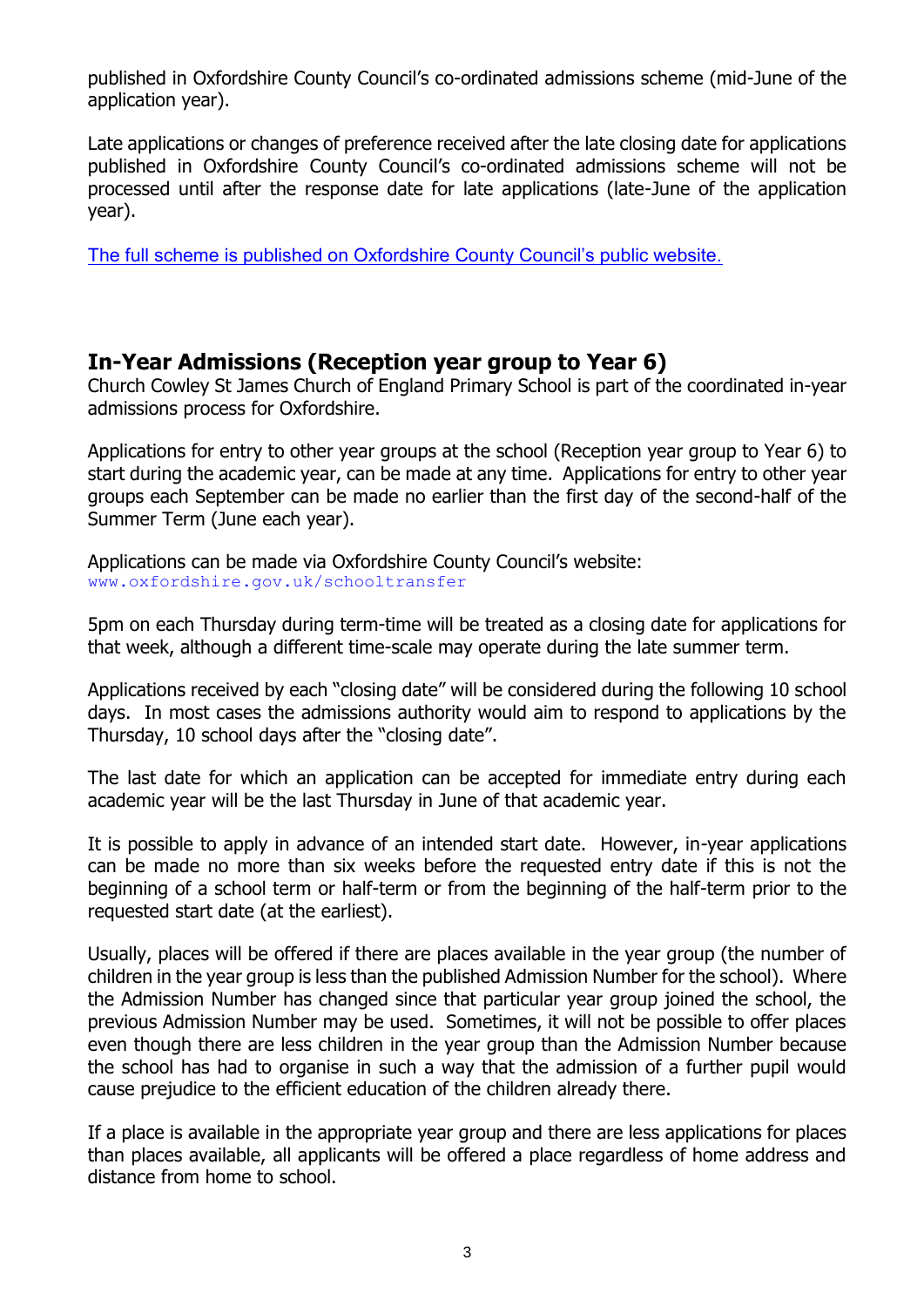If there are no places available in the appropriate year group, no applicants will be offered a place.

If a place is available in the appropriate year group but there are more applications for places than places available, the over-subscription criteria (below) will be applied and the child(ren) with the highest priority under the rules will be offered place(s).

When a place is offered, a child is expected to start as soon as possible, unless the place has been offered during the previous term for a start at the beginning of the following term. In this latter case, the child is expected to start no later than the beginning of the term requested.

[The full scheme is published on Oxfordshire County Council's public website.](http://www.oxfordshire.gov.uk/admissionrules)

#### **Over-subscription Criteria**

In accordance with legal requirements, children who have an Education, Health & Care (EHC) Plan<sup>1</sup> naming the school will always be admitted.

The admission rules for Church Cowley St James Church of England Primary School are shown below in descending order of priority.

- 1. Children who are "looked after"<sup>2</sup> by a Local Authority (LA) within the meaning of Section 22 of the [Children Act 1989](http://www.legislation.gov.uk/ukpga/1989/41/contents) at the time of their application, and "previously looked after" children<sup>3</sup>. The term "previously looked after" refers only to children who were looked after but ceased to be so because they were adopted (or became subject to a child arrangements order<sup>4</sup> or special guardianship order<sup>5</sup>).
- 2. Children who were previously in state care outside England<sup>6</sup> but have been adopted and are no longer in state care. Evidence of the previously looked after status and/or the adoption will be requested. Where such evidence is not available, Oxfordshire County Council will make a pragmatic decision based on the information available so that there is a local consistent approach.

- $3$  This group includes children who were adopted under the Adoption Act 1976 (see section 12 adoption orders) and children who were adopted under the Adoption and Children Act 2002 (see section 46 adoption orders).
- <sup>4</sup> Under the provisions of Section 14 of the Children and Families Act 2014, which amend section 8 of the Children Act 1989, residence orders have now been replaced by child arrangements orders.
- <sup>5</sup> Section 14A of the Children Act 1989 defines a 'special guardianship order' as an order appointing one or more individuals to be a child's special guardian (or special guardians).
- <sup>6</sup> Children in state care outside England means those who were looked after or accommodated by a public or state authority or a religious organisation or any other provider of care whose sole purpose is to benefit society. The care may have been provided in an orphanage or other setting.

<sup>&</sup>lt;u>.</u> <sup>1</sup> An Education, Health and Care plan is a plan made by the local authority under Section 37 of the Children and Families Act 2014 specifying the special education provision required for that child. **This is therefore not an oversubscription criterion.**

<sup>&</sup>lt;sup>2</sup> A 'looked after child' is a child who is either (a) in the care of a local authority, or (b) being provided with accommodation by a local authority in the exercise of their social services functions (see the definition in Section 22(1) of the Children Act 1989) at the time of making an application to a school.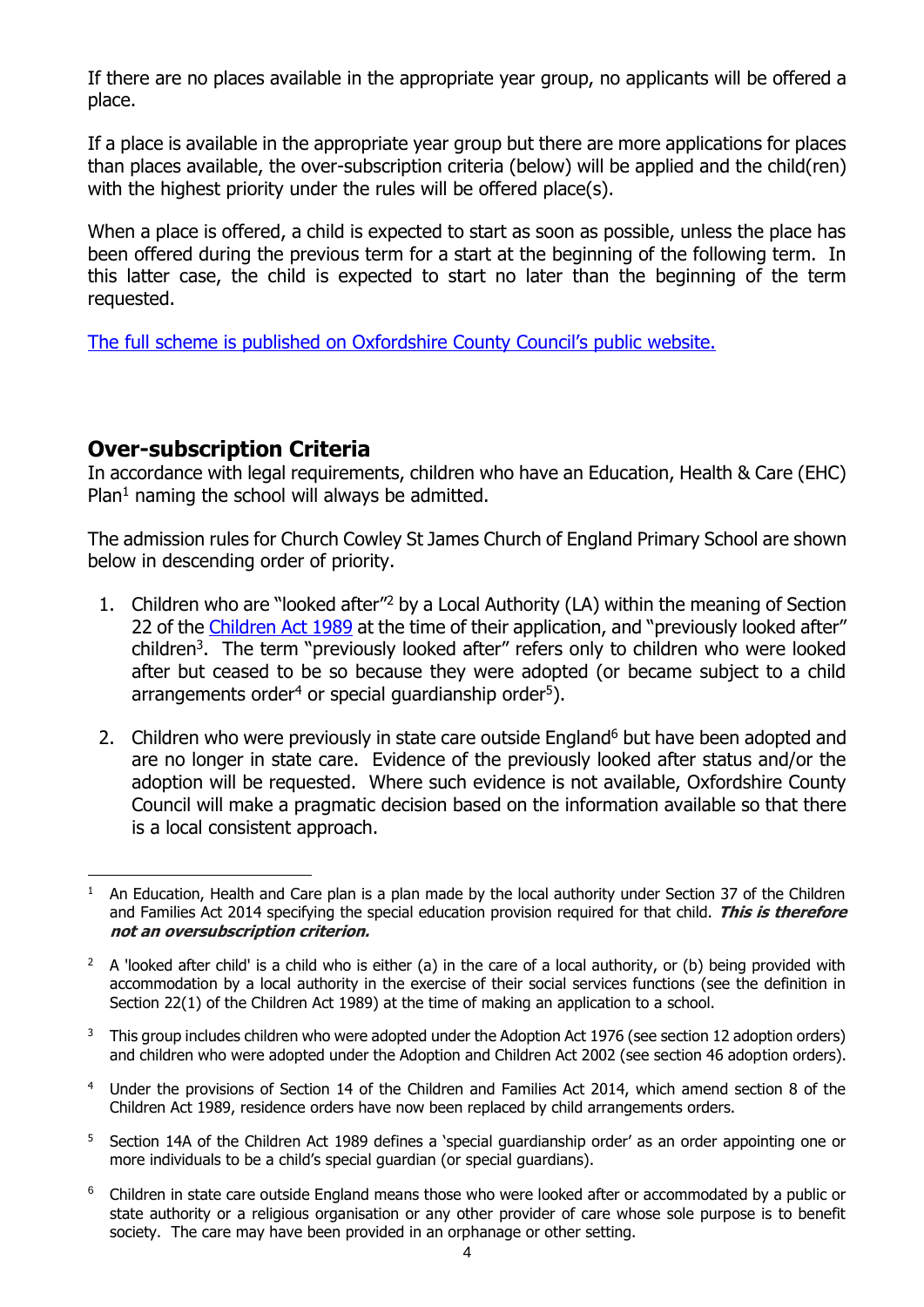- 3. Disabled children who need to be admitted on the grounds of physical accessibility. The definition of disability is that contained within the [Equality Act 2010.](http://www.legislation.gov.uk/ukpga/2010/15/contents)
- 4. Children who live in the designated (catchment) area and have a brother or sister on roll at the time of application who will still be attending at the time of entry.
- 5. Children who live in the designated (catchment) area.
- 6. Children who have a brother or sister on roll at the time of application who will still be attending at the time of entry but live outside the designated (catchment) area.
- 7. All other children who do not live in the designated (catchment) area and also do not have a brother or sister on roll at the time of application who will still be attending at the time of entry.

In all categories above, priority will be given to children who live closest to the school by the nearest designated public route as defined and measured on Oxfordshire County Council's Geographic Information System.

# **"Looked After" children**

A 'looked after child' is a child who is either

- (a) in the care of a local authority, or
- (b) being provided with accommodation by a local authority in the exercise of their social services functions (see the definition in Section 22 of the [Children Act 1989\)](http://www.legislation.gov.uk/ukpga/1989/41/contents) at the time of making an application to a school.

# **Previously "Looked After" children**

The School Admissions Code 2012 introduced a requirement for all admission authorities to broaden the existing priority for 'looked after' children or children in care (defined in section 22 of the [Children Act 1989\)](http://www.legislation.gov.uk/ukpga/1989/41/contents) to also include 'previously looked after' children. Children who were 'previously looked after' were defined for admissions purposes as those who, immediately after being in care, became subject to an adoption, residence, or special guardianship order.

A revised School Admissions Code came into force on 19 December 2014 and this states that 'previously looked after' children include those who were adopted under the [Adoption Act](http://www.legislation.gov.uk/ukpga/1976/36/contents)  [1976](http://www.legislation.gov.uk/ukpga/1976/36/contents) (see Section 12 - Adoption Orders) and not simply those children who were adopted under the [Adoption and Children Act 2002](http://www.legislation.gov.uk/ukpga/2002/38/contents) (see Section 46 - Adoption Orders). In addition, residence orders have now been replaced by child arrangements orders. Those who previously received a residence order are now deemed to have a child arrangement order.

If applying on behalf of a "previously looked after" child the parent will need to provide the following evidence:

- an Adoption Order under Section 46 of the Adoption and Children Act 2002; or
- an Adoption Order under the Adoption Act 1976; or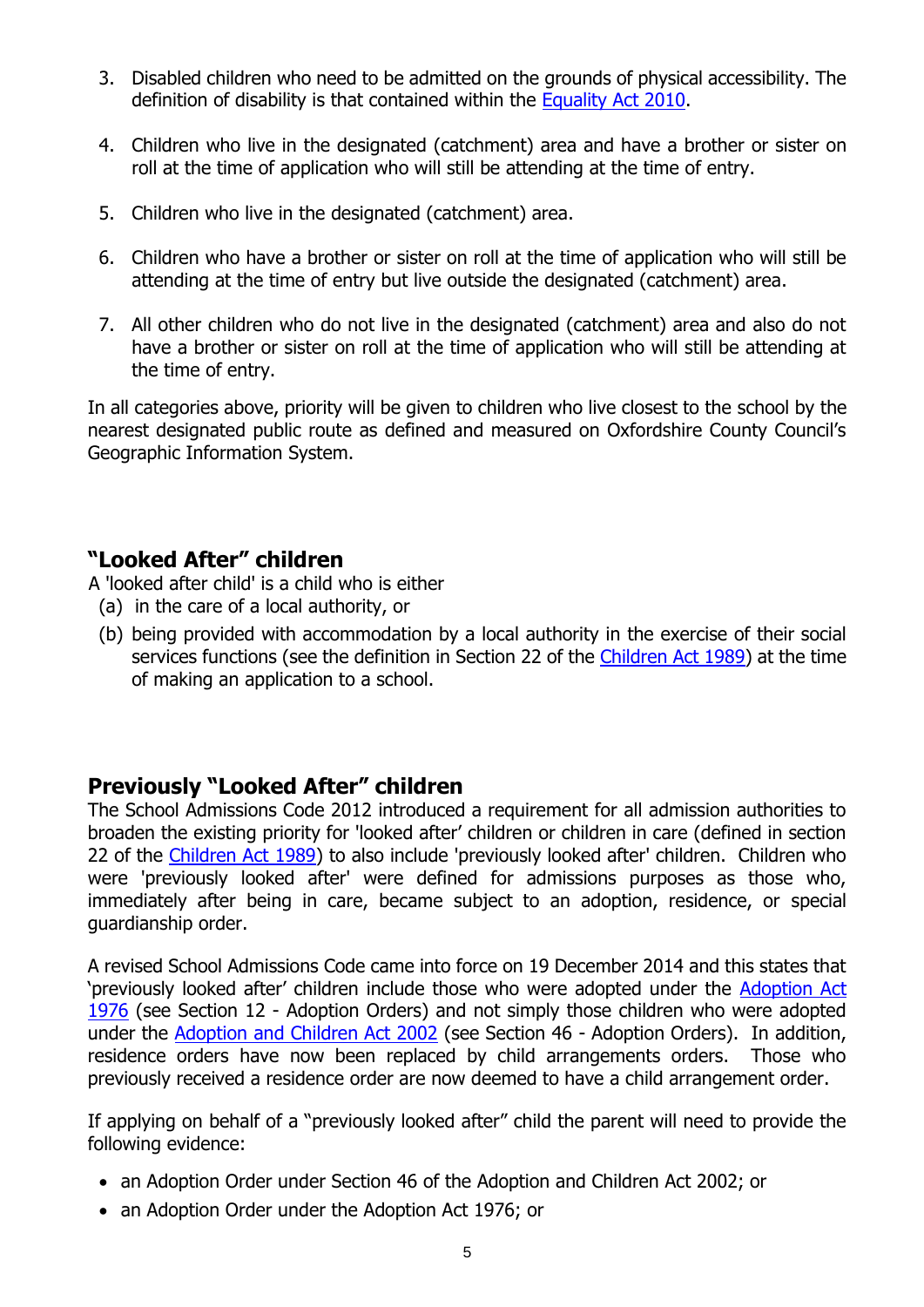- a Child Arrangements Order; or
- a Residence Order settling the arrangements to be made as to the person with whom the child is to live under Section 8 of the Children Act 1989; or
- a Special Guardianship Order appointing one or more individuals to be a child's special guardian(s), under section 14A of the Children Act 1989.

### **Children previously in state care outside England**

Guidance was issued by the school's minister in 2018 asking Admission Authorities to consider prioritising children who were previously in state care outside England. When reaching a decision whether to offer a place under Criterion 2, the Admissions Authority will use the guidance to determine whether a child should be considered under this Criterion, requesting evidence from the applicant and taking a pragmatic approach to the decision-making process where evidence is lacking.

# **Designated (Catchment) Areas**

These can be viewed on the Oxfordshire public website. Living within a particular school's designated area gives a high priority for admission but there is no guarantee that a place will always be made available. There is also no guarantee that free transport will be provided to the designated (catchment) area school if it is not the closest or nearest available school.

# **Brothers and sisters (siblings)**

For admissions purposes, a brother or sister is defined as one of the following:

- A brother or sister (both parents the same) living at the same home address; or
- A half- brother or half-sister (one parent the same) living at the same home address; or
- A step-brother or step-sister (sharing a parent who is married or in a civil partnership) living at the same home address; or
- An adopted child who, by reason of the adoption, now shares one or more parents with a child living at the same home address.

# **Time of Entry (siblings)**

The admission rules give some priority to those with a brother or sister attending the relevant school at the applicant's "time of entry". This means that, in the normal admissions round, there will be no sibling connection for admission purposes for the following:

• applicants for entry to Reception year group if they have a brother or sister in Year 6 who will have left by the time the younger child is due to start.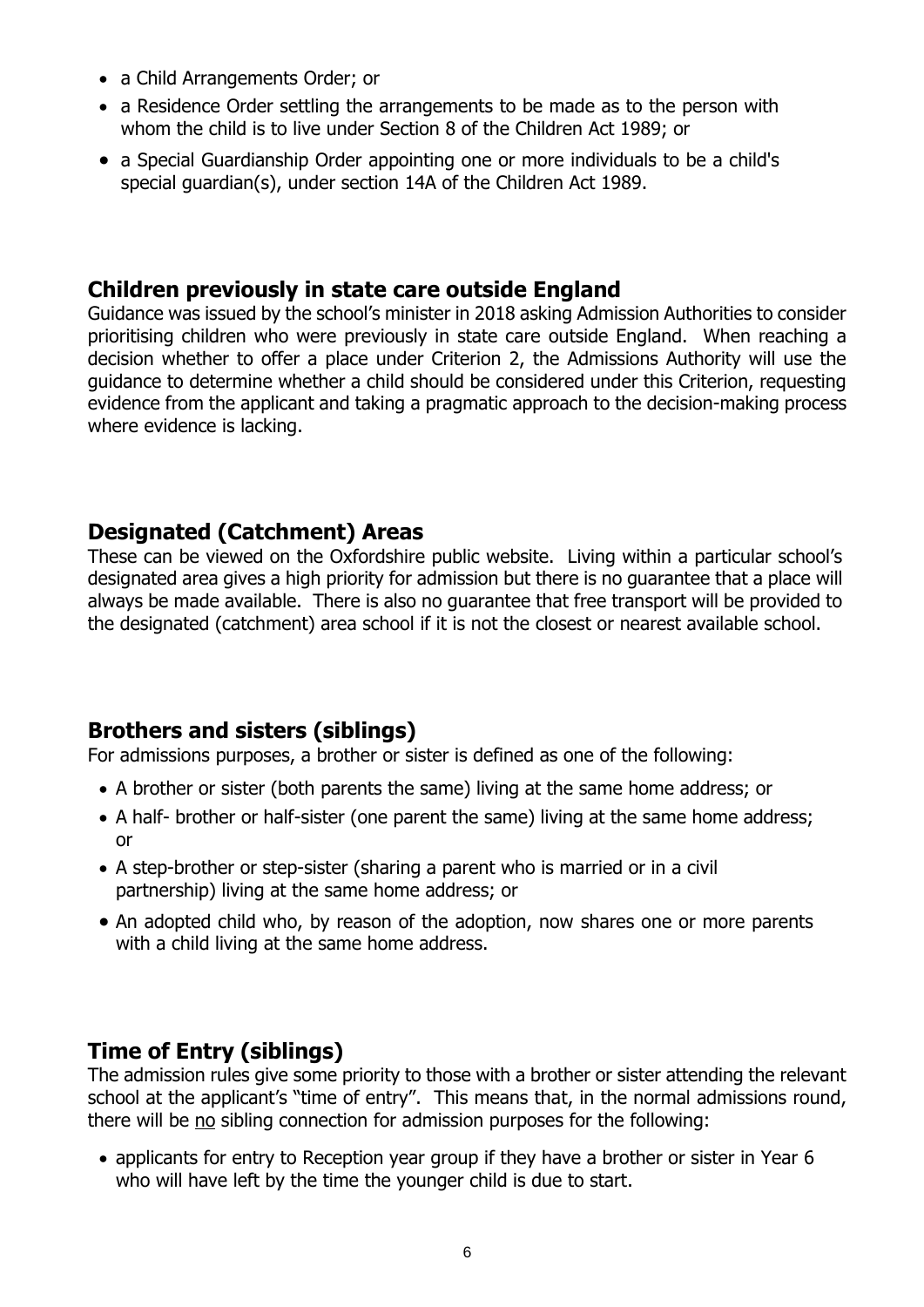# **Twins and Children from Multiple Births**

Where the parent has made the same preferences of school and, through the normal operation of the admission arrangements, the last available place at a school has been allocated to one twin, or child from a multiple birth, the other twin, or the other children from the multiple birth, will be offered a place at that school. This means that, in these circumstances, the Published Admission Number would be exceeded.

#### **Measuring distances from home to school**

#### **(The nearest designated public route as defined on the Oxfordshire County Council's Directorate for Children, Education & Families' Geographic Information System)**

Information about Oxfordshire County Council's Directorate for Children, Education & Families' Geographic Information System for measuring home to school distances can be read [online.](http://www.oxfordshire.gov.uk/cms/sites/default/files/folders/documents/childreneducationandfamilies/educationandlearning/schools/admissionpolicies/Measuring.pdf)

#### **Random Allocation**

If the distance "tie break" produces an identical result for two or more applicants and these applicants live at different addresses and are not children of a multiple birth (see above), the Admission Authority will use random allocation to determine who will be offered a place.

# **Home address – Starting Primary School (Reception year group)**

The address on the application **should be the child's address at the time of application**. This is the address at which the child spends the majority of term-time school nights (Sunday night to Thursday night).

The **time of application** is the entire time period from the point when applications can start to be made in the October of the year in which the child has his/her 4<sup>th</sup> birthday until National Offer Day on 16 April (or next working day) the following calendar year.

Sometimes an application is made based on an address at the time of application and the address then changes after the application has been submitted. It is important to tell the Admissions Authority (and/or Local Authority) about changes of address so that places can be offered fairly and so notification can be sent by post to the correct home address.

If the application address is found to have subsequently changed after the application was submitted and this information could have been provided when the application was first made or before places were offered, the Admissions Authority (or Local Authority) will consider the application to have been made on the basis of a fraudulent or intentionally misleading address. This may result in the offer of a school place being withdrawn.

If an application is made on the basis of a new address or intention to move to an area, information about the new address will need to be provided in order for it to be taken into account.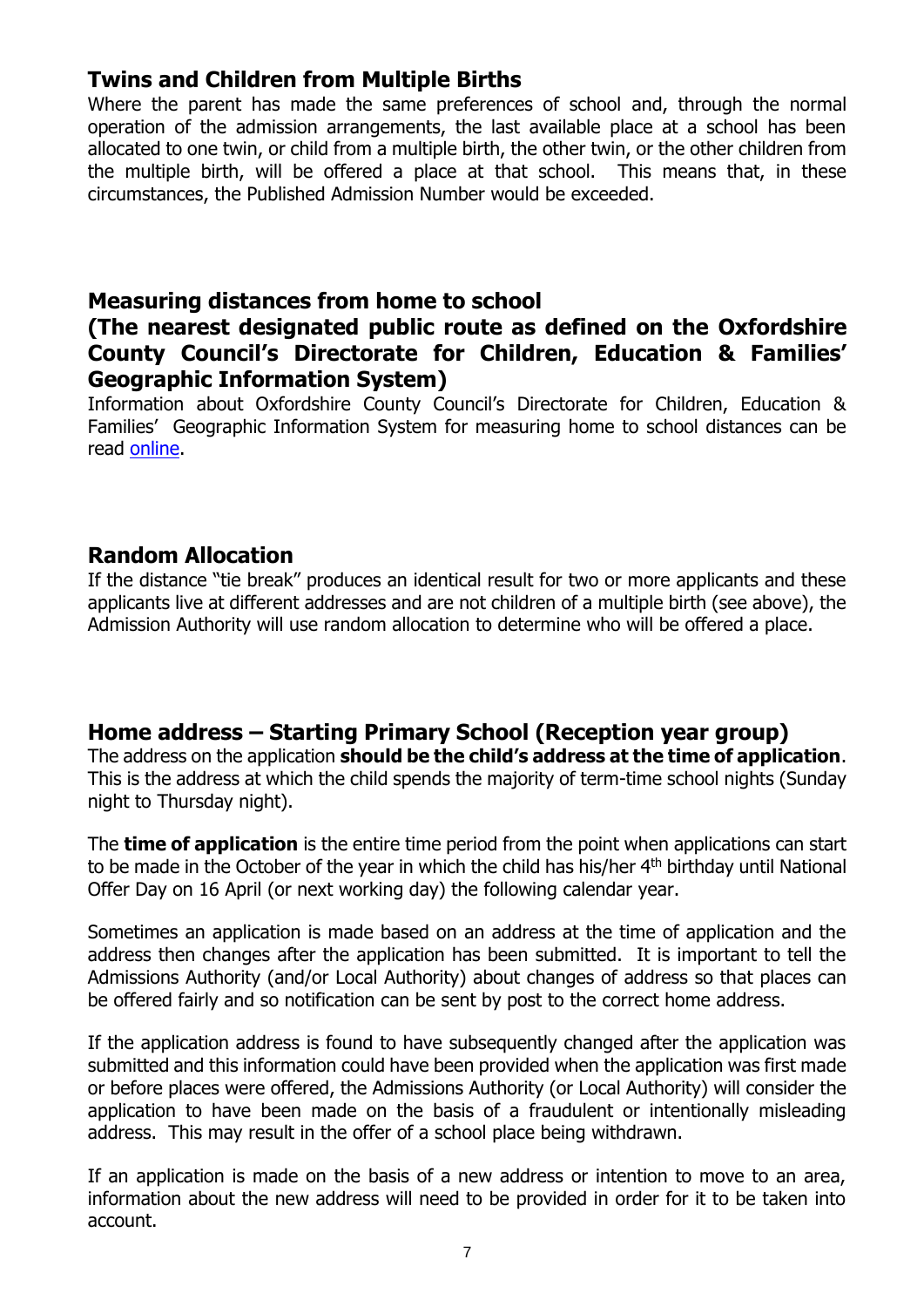Oxfordshire County Council will act as the agent for Church Cowley St James Church of England Primary School to establish the home address.

#### Changes of Address

Changes of address which occur after the closing date for applications (15 January each year) can be taken into account if proof of this change is provided no later than the date set down in Oxfordshire County Council's co-ordinated admissions scheme. To confirm a new address, the Admissions Authority (and/or Local Authority) needs one of the following:

- A solicitor's letter advising contracts have been exchanged (**if the property is being purchased**); or
- A copy of a tenancy agreement (if the property is to be rented). **If this tenancy agreement comes to an end before the September when the child could start his/her Reception year, the Admissions Authority (and/or Local Authority) may not accept the address for admissions purposes**; or
- A copy of the Council Tax Bill **showing the same name(s) as on the school place application (CAF**); or
- **A letter from a new employer** (e.g. University college) where accommodation is being provided by the employer and is tied to the new post/job giving details of this new address; or
- **Service Family Accommodation (New Quarter)** if this is a military posting with provided accommodation; or
- **Assignment Order** if this is a military posting but new quarter has not yet been notified – the address of the military base will be used for allocation purposes.

The Admissions Authority (and/or Local Authority) may also ask for proof from HM Revenue & Customs, Child Benefit Division or Tax Credits Division. **Such correspondence must pre-date the application.**

Oxfordshire County Council will act as the agent for Church Cowley St James Church of England Primary School to establish the home address.

#### Multiple Addresses

Where children spend time with parents at more than one address then the address given on the form should be the one that they live at (i.e. sleep at) for the majority of term-time school nights (Sunday night to Thursday night).

If children spend time equally at different addresses then the address which will be used for admissions purposes will be the one registered for child benefit. The Admissions Authority (and/or Local Authority) will request proof of the registered address, which must pre-date the application.

Oxfordshire County Council will act as the agent for Church Cowley St James Church of England Primary School to establish the address which will be used.

#### Fraudulent Applications

If a place has been obtained on the basis of a fraudulent or intentionally misleading application (for example, a false claim to residence in a designated/ catchment area) and this results in the denial of a place to a child with a stronger claim, the admission authority for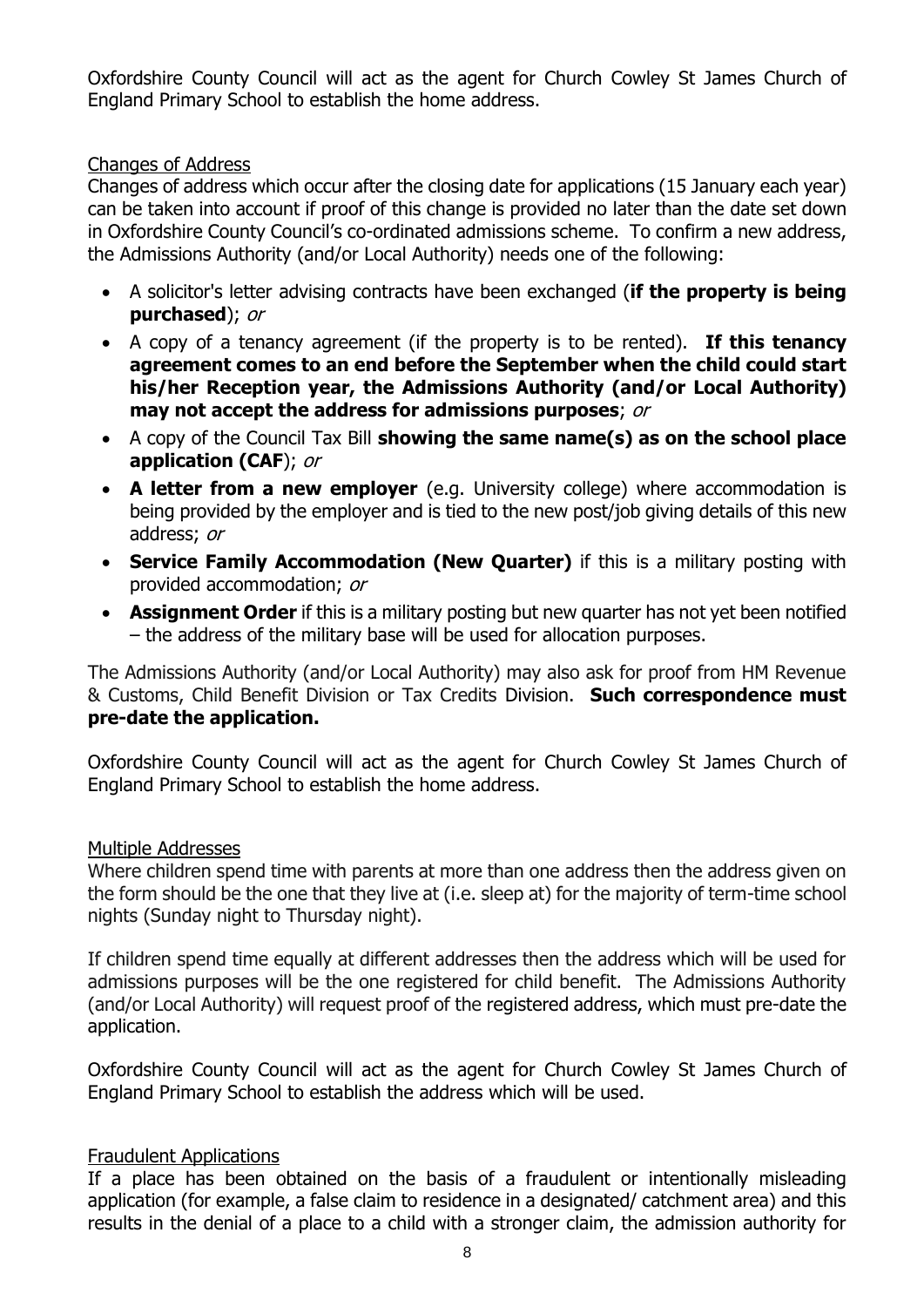the school may withdraw the offer of the place. This follows the guidance in paragraphs 2.12 and 2.13 of the School Admissions Code (December 2014) published by the Department for Education:

[2.12] An admission authority **must not** withdraw an offer unless it has been offered in error, a parent has not responded within a reasonable period of time, or it is established that the offer was obtained through a fraudulent or intentionally misleading application. Where the parent has not responded to the offer, the admission authority **must** give the parent a further opportunity to respond and explain that the offer may be withdrawn if they do not. Where an offer is withdrawn on the basis of misleading information, the application **must** be considered afresh, and a right of appeal offered if an offer is refused.

[2.13] A school **must not** withdraw a place once a child has started at the school, except where that place was fraudulently obtained. In deciding whether to withdraw the place, the length of time that the child has been at the school **must** be taken into account. For example, it might be considered appropriate to withdraw the place if the child has been at the school for less than one term.

Oxfordshire County Council will act as the agent for Church Cowley St James Church of England Primary School to establish whether a fraudulent application has been made and whether to withdraw a school place offer.

#### **Multiple Applications (Applicants unable to agree on the schools to be listed on the application)**

If parents cannot agree on the schools to list on the application and submit separate applications, the Admissions Authority (and/or Local Authority) will only consider the application made by the parent who receives Child Benefit for that child.

If a parent is unhappy with this decision their recourse would be to seek an order from the Court.

#### **Home to School Travel Assistance**

Some children qualify for free travel assistance from home to school.

Oxfordshire County Council does not accept responsibility for the provision or cost of free travel assistance to the designated area school if it is not the closest or nearest available school.

Where a child is eligible for free travel assistance, but spends time with different parents at different addresses, Oxfordshire County Council will only accept responsibility for the provision and/or cost of free travel from the registered home address.

[The home to school transport policy is available online.](http://www.oxfordshire.gov.uk/schooltransport)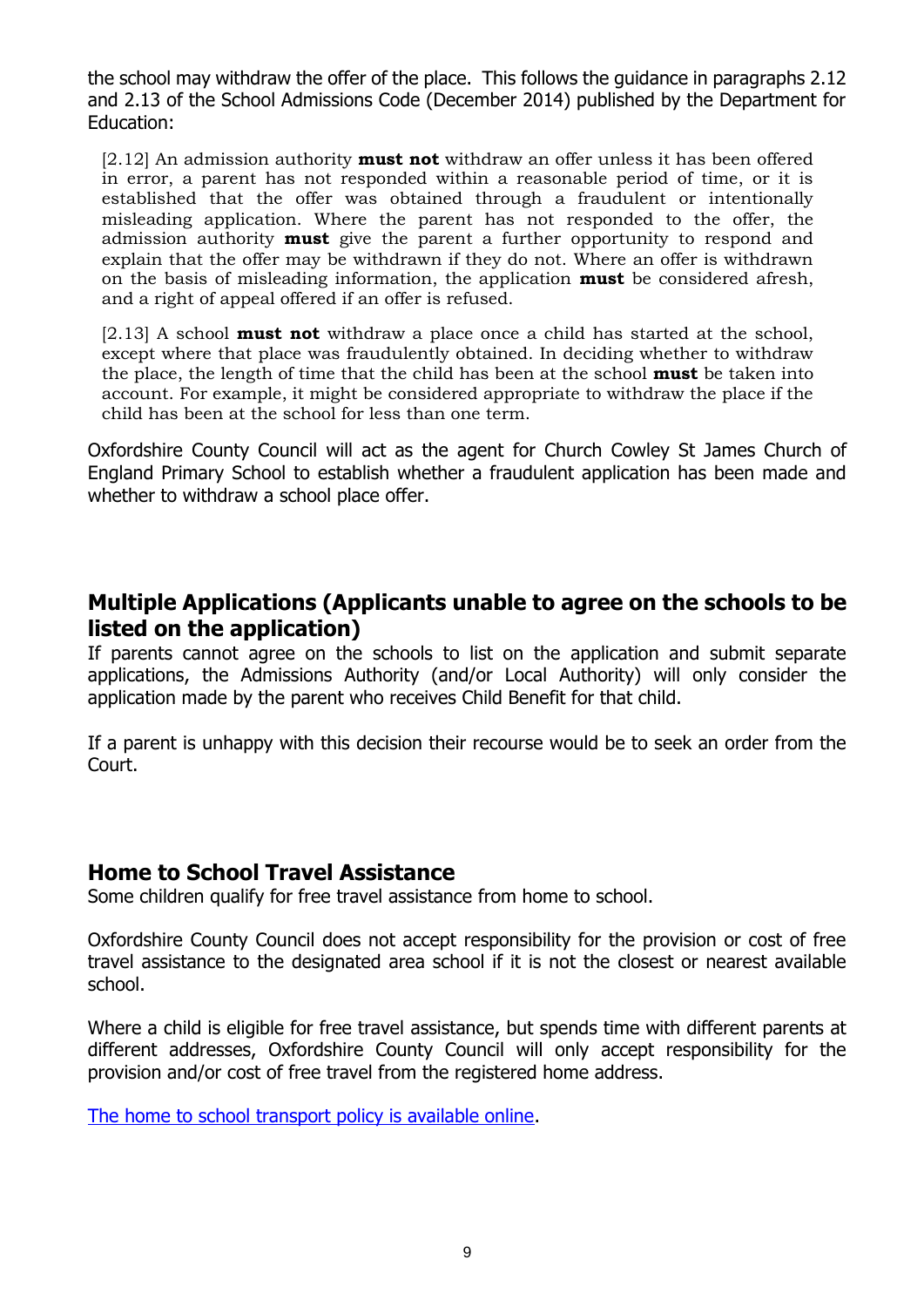#### **Admission to an older or younger age group**

Parents of gifted and talented children, or those who have experienced problems or missed part of a year, for example due to ill health, can seek places outside their normal age group. Any decision will be made on the basis of the circumstances of each case. This will include:

- taking account of the parent's views; and
- any information about the child's academic, social and emotional development; and
- whether they have previously been educated out of their normal age group; and
- the views of the head teacher of the school(s) concerned.

When informing a parent of the decision about the year group to which their child should be admitted, the Admission Authority will give clear reasons for the decision. Where it has been agreed that a parent's request for the child to be admitted out of their normal age group and, as a consequence of that decision, the child will be admitted to a relevant age group (i.e. the age group to which pupils are normally admitted to the school) the application will be:

- processed as part of the main admissions round, unless the parental request is made too late for this to be possible; and
- considered against the determined admission arrangements only, including the application of oversubscription criteria where applicable.

The Admission Authority (and/or Local Authority) will not give a lower priority on the basis that the child is not of the correct age.

Parents' statutory right to appeal against the refusal of a place at a school for which they have applied will not apply if they are offered a place at the school but it is not in their preferred age group.

#### **In-Year Fair Access Arrangements**

The In-Year Fair Access Protocol is part of the admission arrangements for Church Cowley St James Church of England Primary School as it is for all state-funded mainstream schools in Oxfordshire.

The Protocol is published on the County Council's public website.

#### **Continued Interest Lists (CILs)**

Oxfordshire County Council will act as the agent for Church Cowley St James Church of England Primary School for Continued Interest Lists (the name for waiting lists in Oxfordshire).

For those applying through the normal admissions round for Reception the CIL will be maintained from the date published in the Council's co-ordinated admissions during the operation of the scheme preceding the start of the academic year in September until the end of June of the children's Reception year.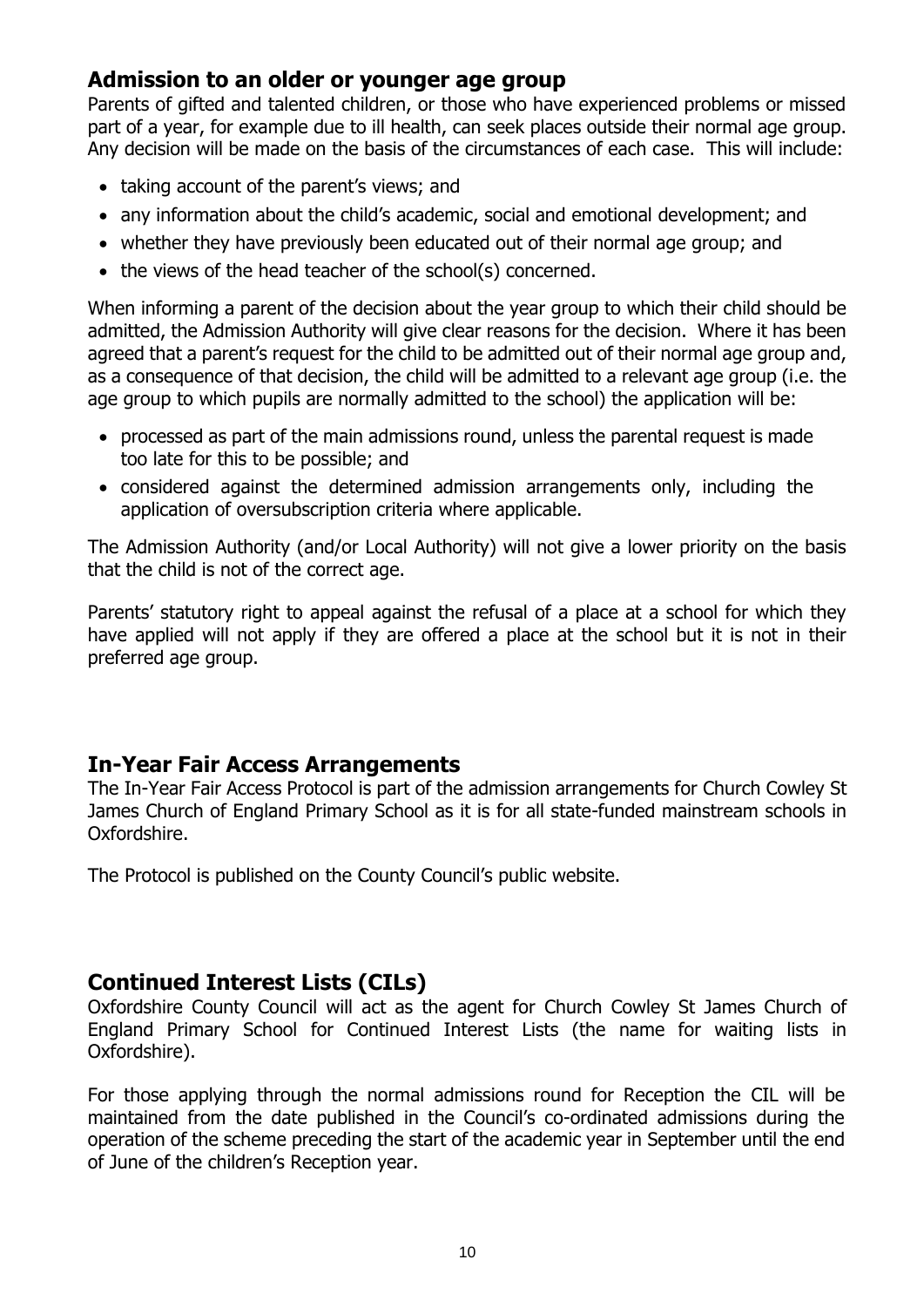In the case of those applying in year the CIL will be maintained until the end of June of that academic year. It will be possible to place a name on the list from 1 August, the beginning of the academic year, and the list will be discontinued on 30 June each year.

[The Continued Interest List policy is published on the County Council's public website.](http://www.oxfordshire.gov.uk/continuedinterest)

### **Admission Appeals**

There is a statutory right to an admission appeal should a child be refused a place at Church Cowley St James Church of England Primary School. Any appeal will be heard by an independent admission appeal panel.

[www.oxfordshire.gov.uk/schoolappeals](http://www.oxfordshire.gov.uk/schoolappeals)